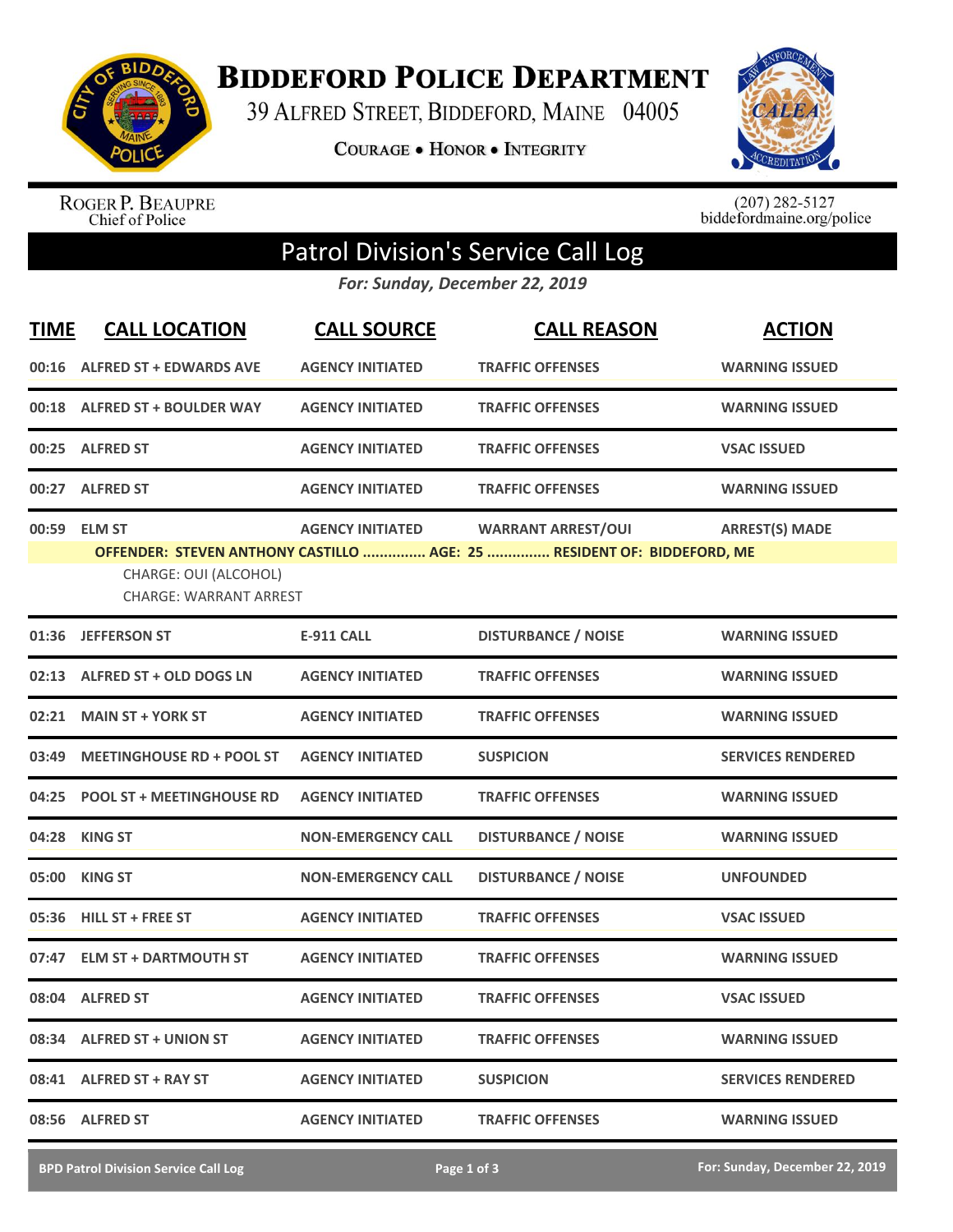| <b>TIME</b> | <b>CALL LOCATION</b>                                                                                       | <b>CALL SOURCE</b>        | <b>CALL REASON</b>                             | <b>ACTION</b>             |  |  |
|-------------|------------------------------------------------------------------------------------------------------------|---------------------------|------------------------------------------------|---------------------------|--|--|
|             | 09:05 ELM ST + HOOPER ST                                                                                   | <b>AGENCY INITIATED</b>   | <b>TRAFFIC OFFENSES</b>                        | <b>WARNING ISSUED</b>     |  |  |
|             | 09:08 MOUNTAIN RD                                                                                          | <b>AGENCY INITIATED</b>   | <b>TRAFFIC OFFENSES</b>                        | <b>WARNING ISSUED</b>     |  |  |
|             | 09:23 PRECOURT ST                                                                                          | <b>AGENCY INITIATED</b>   | <b>TRAFFIC OFFENSES</b>                        | <b>WARNING ISSUED</b>     |  |  |
|             | 09:38 EDWARDS AVE                                                                                          | <b>AGENCY INITIATED</b>   | <b>TRAFFIC OFFENSES</b>                        | <b>WARNING ISSUED</b>     |  |  |
|             | 10:03 MAIN ST + HIGHLAND ST                                                                                | <b>AGENCY INITIATED</b>   | <b>TRAFFIC OFFENSES</b>                        | <b>WARNING ISSUED</b>     |  |  |
|             | 10:12 ALFRED ST                                                                                            | <b>AGENCY INITIATED</b>   | <b>TRAFFIC OFFENSES</b>                        | <b>WARNING ISSUED</b>     |  |  |
|             | 10:21 ALFRED ST + DENTAL AVE                                                                               | <b>AGENCY INITIATED</b>   | <b>TRAFFIC OFFENSES</b>                        | <b>WARNING ISSUED</b>     |  |  |
|             | 10:29 PRECOURT ST                                                                                          | <b>AGENCY INITIATED</b>   | <b>TRAFFIC OFFENSES</b>                        | <b>VSAC ISSUED</b>        |  |  |
|             | <b>10:46 MAIN ST</b>                                                                                       | <b>NON-EMERGENCY CALL</b> | <b>BURGLARY (PAST)</b>                         | <b>REPORT TAKEN</b>       |  |  |
|             | 10:56 ELM ST                                                                                               | <b>AGENCY INITIATED</b>   | <b>TRAFFIC OFFENSES</b>                        | <b>WARNING ISSUED</b>     |  |  |
|             | 11:06 ELM ST                                                                                               | <b>AGENCY INITIATED</b>   | <b>TRAFFIC OFFENSES</b>                        | <b>WARNING ISSUED</b>     |  |  |
|             | 11:22 MAY ST                                                                                               | <b>AGENCY INITIATED</b>   | <b>TRAFFIC OFFENSES</b>                        | <b>WARNING ISSUED</b>     |  |  |
| 11:30       | <b>MAY ST</b>                                                                                              | <b>AGENCY INITIATED</b>   | <b>TRAFFIC OFFENSES</b>                        | <b>WARNING ISSUED</b>     |  |  |
|             | 11:36 MAY ST                                                                                               | <b>AGENCY INITIATED</b>   | <b>TRAFFIC OFFENSES</b>                        | <b>WARNING ISSUED</b>     |  |  |
|             | 11:39 ALFRED ST                                                                                            | <b>NON-EMERGENCY CALL</b> | <b>ASSIST OTHER AGENCY</b>                     | <b>NO ACTION REQUIRED</b> |  |  |
|             | 12:41 WATER ST                                                                                             | <b>NON-EMERGENCY CALL</b> | <b>THEFT</b>                                   | <b>REPORT TAKEN</b>       |  |  |
|             | 12:45 HILL ST + BACON ST                                                                                   | <b>AGENCY INITIATED</b>   | <b>TRAFFIC OFFENSES</b>                        | <b>WARNING ISSUED</b>     |  |  |
|             | 12:54 GREEN ST                                                                                             | <b>E-911 CALL</b>         | ATTEMPTED/THREATENED SUICIDE SERVICES RENDERED |                           |  |  |
|             | 13:01 HILL ST                                                                                              | <b>AGENCY INITIATED</b>   | <b>TRAFFIC OFFENSES</b>                        | <b>VSAC ISSUED</b>        |  |  |
|             | 13:03 BOULDER WAY                                                                                          | <b>NON-EMERGENCY CALL</b> | <b>SUSPICION</b>                               | <b>SERVICES RENDERED</b>  |  |  |
|             | 13:19 HILL ST                                                                                              | <b>AGENCY INITIATED</b>   | <b>TRAFFIC OFFENSES</b>                        | <b>WARNING ISSUED</b>     |  |  |
|             | 13:25 HILL ST                                                                                              | <b>AGENCY INITIATED</b>   | <b>TRAFFIC OFFENSES</b>                        | <b>WARNING ISSUED</b>     |  |  |
|             | 13:33 HILL ST                                                                                              | <b>AGENCY INITIATED</b>   | <b>TRAFFIC OFFENSES</b>                        | <b>WARNING ISSUED</b>     |  |  |
|             | 14:12 MAY ST                                                                                               | <b>NON-EMERGENCY CALL</b> | <b>MENTAL ILLNESS CASES</b>                    | <b>SERVICES RENDERED</b>  |  |  |
| 14:39       | <b>EMERY ST</b>                                                                                            | E-911 CALL                | <b>DOMESTIC COMPLAINTS</b>                     | <b>ARREST(S) MADE</b>     |  |  |
|             | OFFENDER: ANTHONY MICHAEL AUSTIN  AGE: 36  RESIDENT OF: BIDDEFORD, ME<br>CHARGE: DOMESTIC VIOLENCE ASSAULT |                           |                                                |                           |  |  |